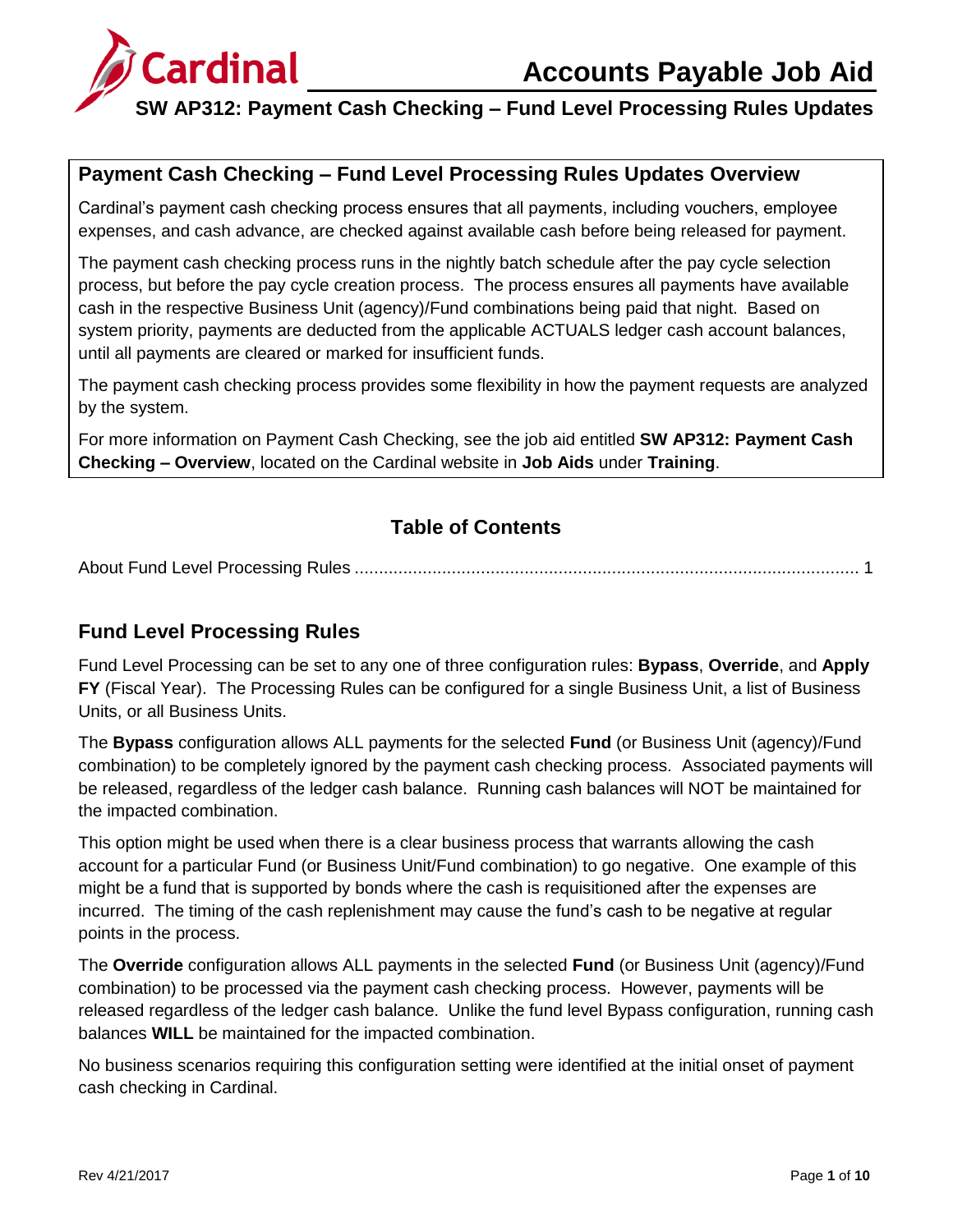# **Accounts Payable Job Aid**



### **SW AP312: Payment Cash Checking – Fund Level Processing Rules Updates**

The **Apply FY** (Fiscal Year) configuration controls which fiscal year's cash balances are verified during the payment cash checking process, when multiple General Ledger fiscal years are concurrently open.

When the FY setting is NOT Enabled, the payment cash checking process will evaluate the new fiscal year payment transactions against a combined cash balance for both fiscal years (this simulates a cash roll forward that will not occur until the prior fiscal year is closed and balances are rolled forward, which typically occurs near the end of July). When the Department of Accounts (DOA) anticipates cash balances will be rolled forward for a particular Fund (or Business Unit/Fund combination), the configuration should be set as **FY Not Enabled**.

When the FY setting is Enabled, the payment cash checking process will evaluate the new fiscal year payment transactions against the independent cash balance for just the new FY (This simulates cash balances that will not roll forward; General Fund balances are a good example of this type). When DOA anticipates cash balances will NOT be rolled forward for a particular Fund (or Business Unit/Fund combination), the configuration should be set as **FY Enabled**.

This FY setting also controls beginning balances reported on the inquiries and reports related to the payment cash checking process.

The chart below illustrates the impact of the FY Enabled/FY Not Enabled configurations on the beginning balance of the Cash Checking Balance for the new FY when two General Ledger fiscal years are open concurrently:

|                                 | <b>PAYMENT</b>      |                                                   |                            |                                                                |                            |                                                                                                                                                                                           |
|---------------------------------|---------------------|---------------------------------------------------|----------------------------|----------------------------------------------------------------|----------------------------|-------------------------------------------------------------------------------------------------------------------------------------------------------------------------------------------|
|                                 | <b>PROCESSING</b>   | <b>FY14 CASH ACTUALS</b>                          | <b>FY15 CASH ACTUALS</b>   | <b>FY14 CASH CHECKING</b>                                      | <b>FY15 CASH CHECKING</b>  |                                                                                                                                                                                           |
| <b>FY CONFIGURATION SETTING</b> | <b>TRANSACTIONS</b> | <b>BALANCE</b>                                    | <b>BALANCE</b>             | <b>BEGINNING BALANCE</b>                                       | <b>BEGINNING BALANCE</b>   | <b>EXPLANATION</b>                                                                                                                                                                        |
| <b>FY NOT ENABLED</b>           |                     | \$4,000                                           | \$1,000                    | \$4,000                                                        | \$5,000                    | <b>PAYMENT CASH CHECKING</b><br><b>BALANCE FOR THE CLOSING FY IS</b><br><b>COMBINED WITH THE BALANCE</b><br>OF THE NEW FISCAL YEAR -<br>SIMULATING A CASH ROLL<br><b>FORWARD</b>          |
|                                 |                     |                                                   |                            |                                                                |                            |                                                                                                                                                                                           |
|                                 | <b>FY14</b>         | <b>ACTUALS TRANSACTION</b><br><b>APPLIED HERE</b> |                            | PAYMENT CASH<br>CHECKING<br><b>TRANSACTION APPLIED</b><br>HERE |                            | TRANSACTIONS FOR CLOSING FY<br>ARE PAYMENT CASH CHECKED<br><b>AGAINST THE FY14 CASH</b>                                                                                                   |
|                                 |                     |                                                   |                            |                                                                | <b>PAYMENT CASH</b>        | TRANSACTIONS FOR THE NEW FY                                                                                                                                                               |
|                                 |                     |                                                   |                            |                                                                | <b>CHECKING</b>            | ARE PAYMENT CASH CHECKED                                                                                                                                                                  |
|                                 |                     |                                                   | <b>ACTUALS TRANSACTION</b> |                                                                | <b>TRANSACTION APPLIED</b> | <b>AGAINST THE COMBINED FY14</b>                                                                                                                                                          |
|                                 | <b>FY15</b>         |                                                   | APPLIED HERE               |                                                                | <b>HERE</b>                | AND 15 CASH                                                                                                                                                                               |
|                                 |                     |                                                   |                            |                                                                |                            | PAYMENT CASH CHECKING<br><b>BALANCE FOR THE CLOSING FY IS</b><br><b>NOT COMBINED WITH THE</b><br><b>BALANCE OF THE NEW FISCAL</b><br>YEAR - SIMULATING CASH<br><b>BALANCE NOT ROLLING</b> |
| <b>FY ENABLED</b>               |                     | \$4,000                                           | \$1,000                    | \$4,000                                                        | \$1,000                    | <b>FORWARD</b>                                                                                                                                                                            |
|                                 | FY14                | <b>ACTUALS TRANSACTION</b><br><b>APPLIED HERE</b> |                            | PAYMENT CASH<br>CHECKING<br><b>TRANSACTION APPLIED</b><br>HERE |                            | TRANSACTIONS FOR CLOSING FY<br>ARE PAYMENT CASH CHECKED<br><b>AGAINST THE FY14 CASH</b>                                                                                                   |
|                                 |                     |                                                   |                            |                                                                | <b>PAYMENT CASH</b>        |                                                                                                                                                                                           |
|                                 |                     |                                                   |                            |                                                                | <b>CHECKING</b>            | TRANSACTIONS FOR CLOSING FY                                                                                                                                                               |
|                                 |                     |                                                   | <b>ACTUALS TRANSACTION</b> |                                                                | <b>TRANSACTION APPLIED</b> | ARE PAYMENT CASH CHECKED                                                                                                                                                                  |
|                                 | <b>FY15</b>         |                                                   | <b>APPLIFD HFRF</b>        |                                                                | <b>HERE</b>                | <b>AGAINST THE FY15 CASH</b>                                                                                                                                                              |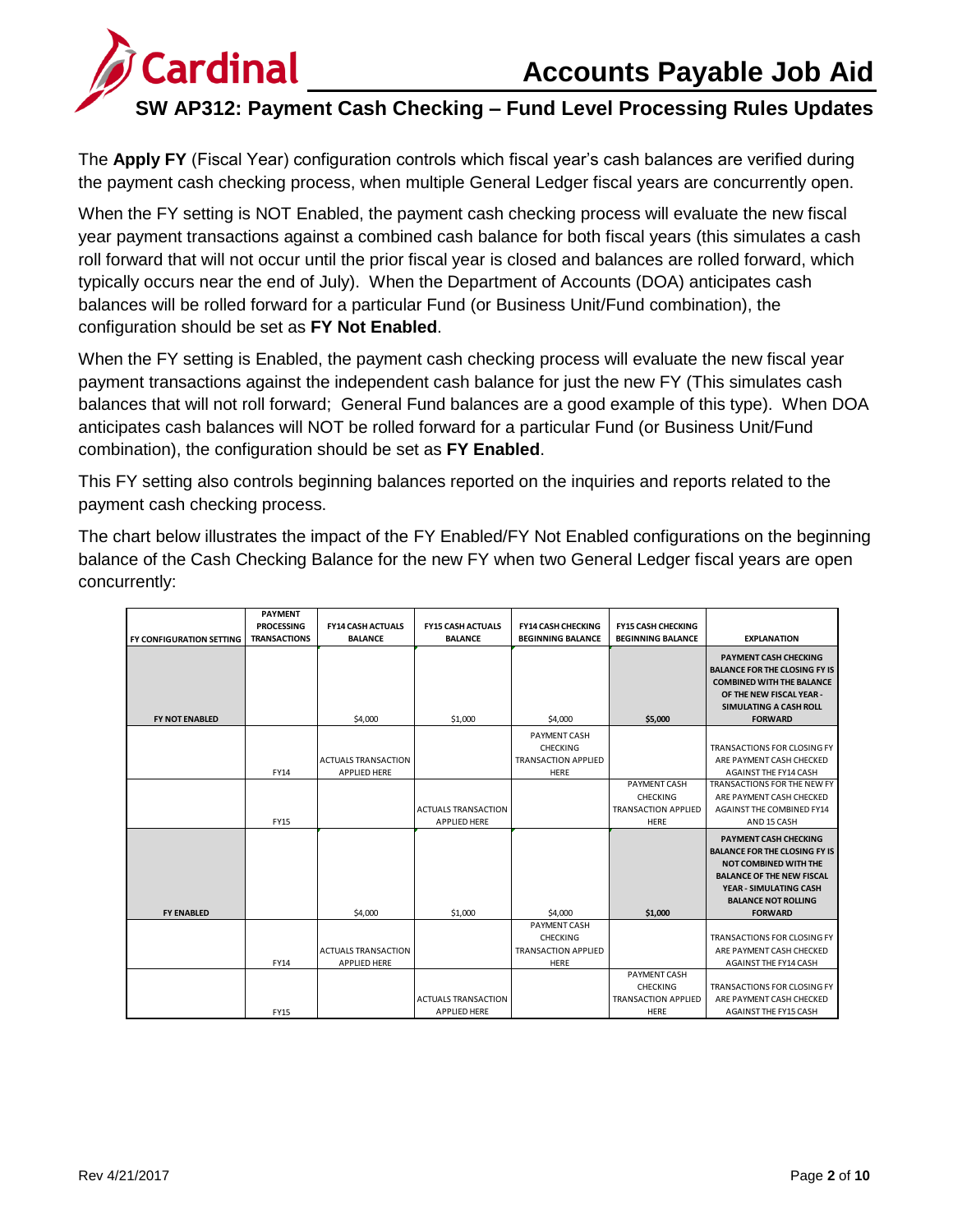



**1.** To add or update Fund Level Processing Rules, begin by navigating to the **Fund Level Processing Rules** page using the following path:

**Main Menu > Accounts Payable > Payments > Payment Cash Check > Fund Level Processing Rules**

| Favorites $\star$                                                         | Main Menu $\star$                  | $\geq$                                                                                                           |  | Accounts Payable $\star$ > Payments $\star$ > Payment Cash Check $\star$ > Fund Level Processing Rules |
|---------------------------------------------------------------------------|------------------------------------|------------------------------------------------------------------------------------------------------------------|--|--------------------------------------------------------------------------------------------------------|
| <b>Fund Level Processing Rules</b>                                        |                                    |                                                                                                                  |  |                                                                                                        |
| <b>Find an Existing Value</b>                                             |                                    | Enter any information you have and click Search. Leave fields blank for a list of all values.<br>Add a New Value |  |                                                                                                        |
| $\blacktriangledown$ Search Criteria                                      |                                    |                                                                                                                  |  |                                                                                                        |
|                                                                           | Search by: SetID begins with STATE |                                                                                                                  |  |                                                                                                        |
| $\Box$ Include History<br>Limit the number of results to (up to 300): 300 |                                    |                                                                                                                  |  |                                                                                                        |
| Search                                                                    | Advanced Search                    |                                                                                                                  |  |                                                                                                        |
| Find an Existing Value   Add a New Value                                  |                                    |                                                                                                                  |  |                                                                                                        |

- **2.** The **Fund Level Processing Rules** page displays.
- **3.** Click the **Find an Existing Value** tab.
- **4.** Enter the **SetID** which is always **STATE**.
- **5.** Click the **Search** button to access the **Fund Level Processing Rules** page.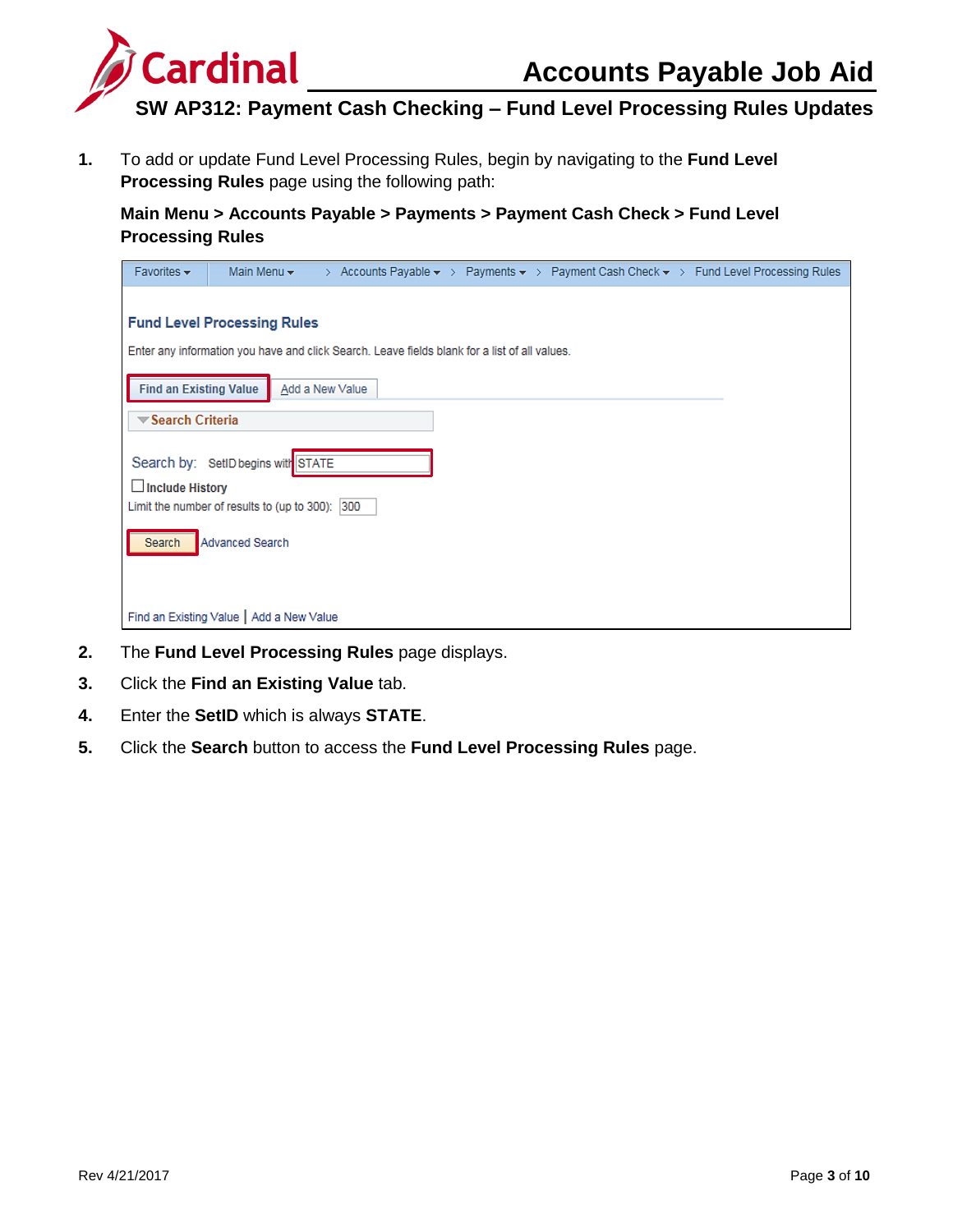

| Favorites $\star$   | Main Menu $\star$<br>> Accounts Payable $\star$ > Payments $\star$ > Payment Cash Check $\star$ > Fund Level Processing Rules |               |                             |                        |                 |                                                |                    |                |  |
|---------------------|-------------------------------------------------------------------------------------------------------------------------------|---------------|-----------------------------|------------------------|-----------------|------------------------------------------------|--------------------|----------------|--|
|                     | <b>Fund Level Processing Rules</b>                                                                                            |               |                             |                        |                 |                                                |                    |                |  |
|                     |                                                                                                                               |               |                             |                        |                 |                                                |                    |                |  |
|                     | SetID STATE                                                                                                                   |               |                             |                        |                 |                                                |                    |                |  |
| <b>Bypass Funds</b> |                                                                                                                               |               |                             |                        | Find   View All | First $\bigcirc$ 1 of 1 $\bigcirc$ Last        |                    |                |  |
|                     |                                                                                                                               |               |                             | $+$ $-$                |                 |                                                |                    |                |  |
|                     | *Effective Date 02/29/2016<br>h                                                                                               |               |                             |                        |                 |                                                |                    |                |  |
|                     |                                                                                                                               |               |                             | Personalize   Find   2 |                 | First $\bigcirc$ 1-107 of 107 $\bigcirc$ 1 ast |                    |                |  |
| <b>Fund Rules</b>   | (雨)<br><b>UserUpdInfo</b>                                                                                                     |               |                             |                        |                 |                                                |                    |                |  |
| *Fund               | <b>Description</b>                                                                                                            | <b>Bypass</b> | Override                    | <b>Apply FY</b>        | <b>All BUs</b>  | <b>List BUs</b>                                |                    |                |  |
| 01000<br>$\alpha$   | General Fund                                                                                                                  |               | $\Box$                      | ✓                      | ✓               |                                                | $+$                | $=$            |  |
| 03000<br>IQ.        | <b>Higher Education Operating</b>                                                                                             | ✓             |                             | П                      | П               | ్లి                                            | $+$                | H              |  |
| $03240$ $\sqrt{Q}$  | Grnt-Trng P Care Med&Dent-ARRA                                                                                                | ✓             | H                           | П                      | ✓               |                                                | $\left  + \right $ | $\Box$         |  |
| $03270$ $\alpha$    | Adv Rsrch-Enrgy Finc Asst-ARRA                                                                                                | ✓             | u                           | П                      | ✓               |                                                | $\overline{+}$     | $\overline{ }$ |  |
| 03300<br>$\alpha$   | Hi Ed Decentralzation Suspense                                                                                                | ✓             | $\Box$                      | П                      | ✓               |                                                | $\left  + \right $ | $\blacksquare$ |  |
| $03430$ $\sqrt{Q}$  | <b>Fiscal Stabilization-Edu-ARRA</b>                                                                                          | ✓             | $\overline{\phantom{a}}$    | П                      | ✓               |                                                | $\left  + \right $ | $\vert -$      |  |
| $03470$ $ Q_1$      | Measuremnt&Eng Rsrch&Std-ARRA                                                                                                 | ✓             | $\overline{\phantom{a}}$    | П                      | ✓               |                                                | $\left  + \right $ | $\overline{ }$ |  |
| 03480<br>$\alpha$   | State Energy Program - ARRA                                                                                                   | ✓             | $\mathbb{R}^n$              | П                      | ✓               |                                                | $\left  + \right $ | $\vert -$      |  |
| $03510$ $\alpha$    | Trans-NSF Rcvry Act Rsrch-ARRA                                                                                                | ✓             | $\Box$                      | П                      | $\checkmark$    |                                                | $\left  + \right $ | $\overline{ }$ |  |
| 03520<br>Q          | Trans-NIH Rcvry Act Rsrch-ARRA                                                                                                | ✓             | $\Box$                      | □                      | ✓               |                                                | $+$                | $\overline{ }$ |  |
| 03530<br>IQ.        | Spec Ed Grants-Infnts&Fam-ARRA                                                                                                | ✓             | H                           | □                      | ✓               |                                                | $+$                | $\Box$         |  |
| 03590<br>IQ.        | NCRR Rcvry Act Const Supp-ARRA                                                                                                | ✓             |                             | П                      | ✓               |                                                | $+$                | $\overline{ }$ |  |
| $03610$ $\sqrt{Q}$  | Americorps - ARRA UVA                                                                                                         | ✔             |                             | $\Box$                 | ✓               |                                                | $\left  + \right $ | $\overline{ }$ |  |
|                     | 03620 Q Schirshps Disadvig Stdnts-ARRA                                                                                        | ✓             | $\mathcal{L}_{\mathcal{A}}$ | □                      | ✓               |                                                | $\overline{+}$     | $=$            |  |
| 03640<br>lQ.        | Off Of Sci Fin Assist Pgm-ARRA                                                                                                | ✔             | $\Box$                      | □                      | ✓               |                                                | $+$                | H              |  |

- **6.** To make a change to the **Fund Level Processing Rules** configuration, insert a new effective dated row. All the data from the previous effective dated row is copied to the new effective date. You can then change, add, or delete information to reflect the new configuration.
- **7.** Enter an **Effective Date** to indicate the start date for these fund level processing rules.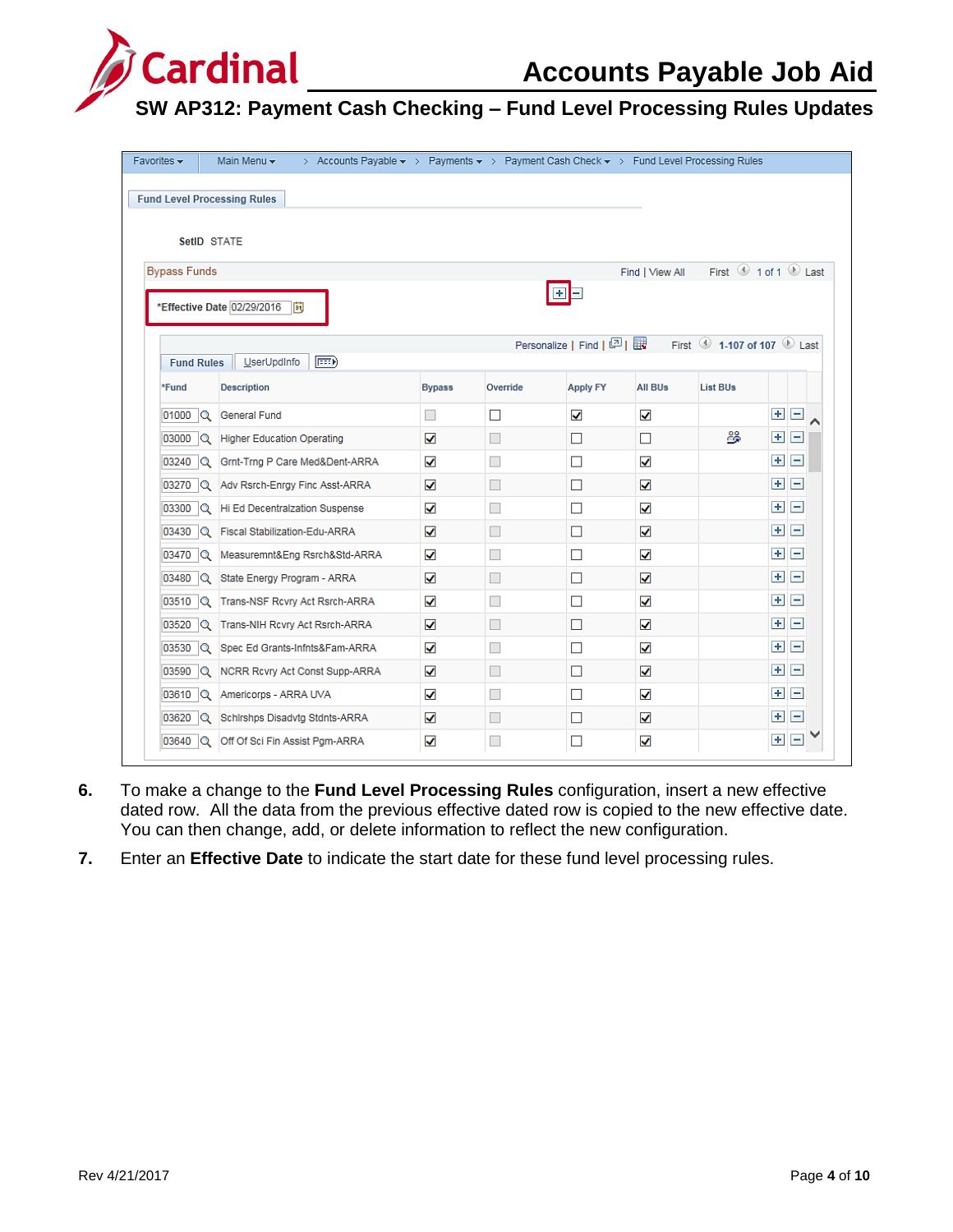

| Favorites $\star$   |                                                                                                         | Main Menu $\star$                      | > Accounts Payable $\star$ > Payments $\star$ > Payment Cash Check $\star$ > Fund Level Processing Rules |               |          |                            |                 |                           |                          |          |  |  |
|---------------------|---------------------------------------------------------------------------------------------------------|----------------------------------------|----------------------------------------------------------------------------------------------------------|---------------|----------|----------------------------|-----------------|---------------------------|--------------------------|----------|--|--|
|                     |                                                                                                         |                                        |                                                                                                          |               |          |                            |                 |                           |                          |          |  |  |
|                     | <b>Fund Level Processing Rules</b>                                                                      |                                        |                                                                                                          |               |          |                            |                 |                           |                          |          |  |  |
|                     | SetID STATE                                                                                             |                                        |                                                                                                          |               |          |                            |                 |                           |                          |          |  |  |
|                     |                                                                                                         |                                        |                                                                                                          |               |          |                            |                 |                           |                          |          |  |  |
| <b>Bypass Funds</b> |                                                                                                         |                                        |                                                                                                          |               |          |                            | Find   View All | First 1 of 5 Last         |                          |          |  |  |
|                     |                                                                                                         |                                        |                                                                                                          |               |          | $+$ $-$                    |                 |                           |                          |          |  |  |
|                     |                                                                                                         | *Effective Date 02/29/2016             | Fij                                                                                                      |               |          |                            |                 |                           |                          |          |  |  |
|                     |                                                                                                         |                                        |                                                                                                          |               |          |                            |                 |                           |                          |          |  |  |
|                     |                                                                                                         |                                        |                                                                                                          |               |          | Personalize   Find   2   # |                 | First 1-107 of 107 2 Last |                          |          |  |  |
|                     | <b>Fund Rules</b>                                                                                       | UserUpdInfo                            | $\ket{m}$                                                                                                |               |          |                            |                 |                           |                          |          |  |  |
| *Fund               |                                                                                                         | <b>Description</b>                     |                                                                                                          | <b>Bypass</b> | Override | <b>Apply FY</b>            | <b>All BUs</b>  | <b>List BUs</b>           |                          |          |  |  |
|                     |                                                                                                         |                                        |                                                                                                          |               |          |                            |                 |                           |                          |          |  |  |
|                     | 07191 $ Q $                                                                                             | Cap Proj Rev Bds Constn                |                                                                                                          | ✔             |          | $\Box$                     | $\Box$          | తి                        | $\pm$<br>$\vert - \vert$ | $\wedge$ |  |  |
|                     | డి<br>$+$<br>√<br>$\mathbf{I}$<br><b>GARVEE - Construction Fund</b><br>П<br>П<br>07201<br>$\alpha$<br>Н |                                        |                                                                                                          |               |          |                            |                 |                           |                          |          |  |  |
|                     | 07205 $ Q $                                                                                             | Deferred Compensation Program          |                                                                                                          | $\checkmark$  |          | $\Box$                     | ✔               |                           | $+$<br>$\vert - \vert$   |          |  |  |
|                     | $07211$ $\sqrt{Q}$                                                                                      | <b>FUBA Benefits Fund</b>              |                                                                                                          | $\checkmark$  |          | П                          | ✔               |                           | $\left  + \right $<br>H  |          |  |  |
| 07230               |                                                                                                         | <b>Q</b> VRS Retiree Health Ins Credit |                                                                                                          | ✔             |          | г                          | ✔               |                           | $\left  + \right $<br>۰  |          |  |  |

**8.** If a change is being made to an existing row, update accordingly.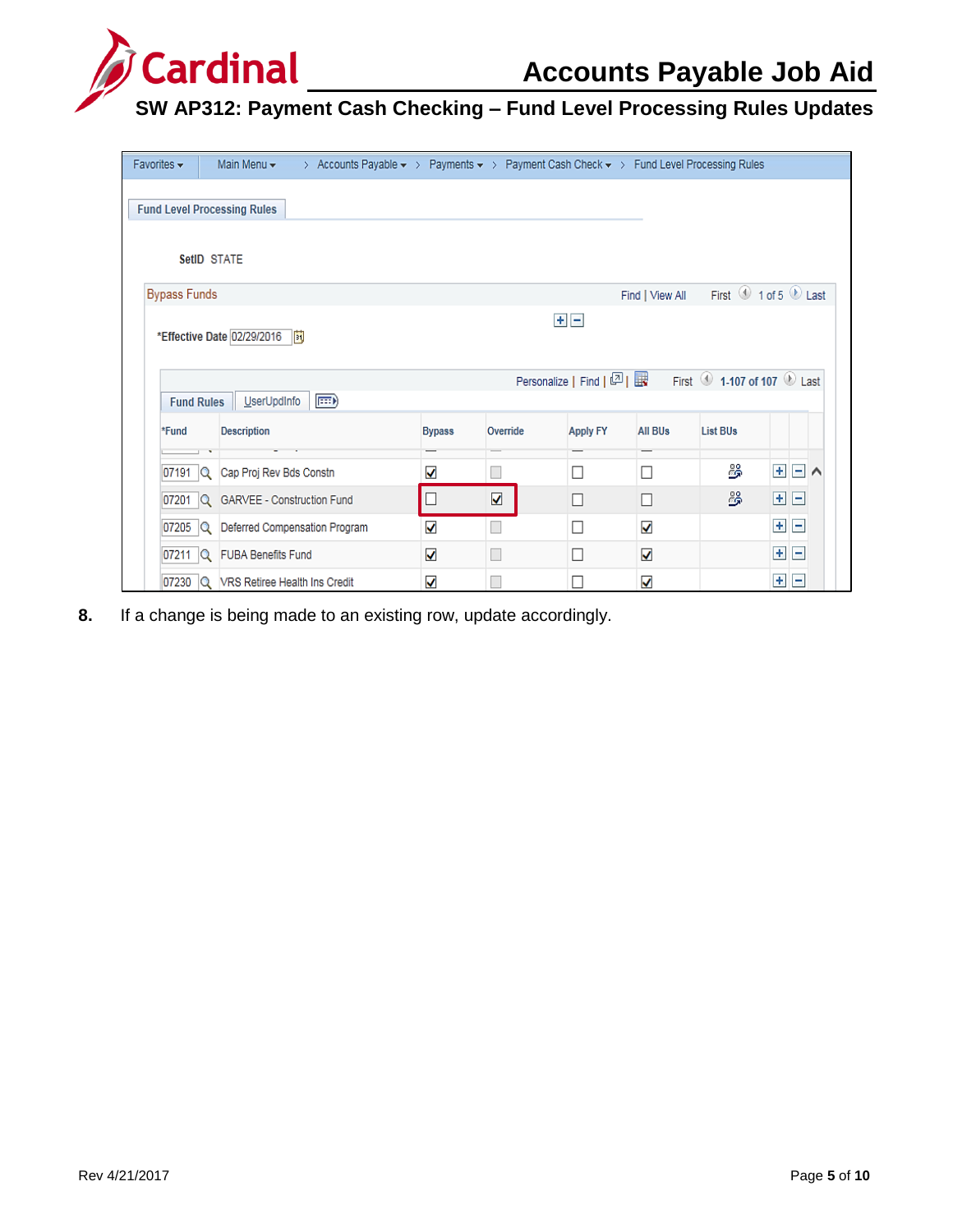

| <b>Bypass Funds</b>                                          |                                           |                      |          |                 | Find I View All | First 4 1 of 5 Last |         |                 |  |  |  |
|--------------------------------------------------------------|-------------------------------------------|----------------------|----------|-----------------|-----------------|---------------------|---------|-----------------|--|--|--|
| $+$ $-$                                                      |                                           |                      |          |                 |                 |                     |         |                 |  |  |  |
| *Effective Date 02/29/2016<br>l Bil                          |                                           |                      |          |                 |                 |                     |         |                 |  |  |  |
| Personalize   Find   2           First   1-107 of 107   Last |                                           |                      |          |                 |                 |                     |         |                 |  |  |  |
|                                                              | Fund Rules   UserUpdInfo<br><b>EED</b>    |                      |          |                 |                 |                     |         |                 |  |  |  |
| *Fund                                                        | <b>Description</b>                        | <b>Bypass</b>        | Override | <b>Apply FY</b> | <b>All BUs</b>  | <b>List BUs</b>     |         |                 |  |  |  |
| <b>IDOTO IN ARRA</b>                                         |                                           | <b>M</b>             | $\Box$   | $\Box$          | $\mathbf{v}$    |                     | ت ت     |                 |  |  |  |
| 10900 Q                                                      | Wthrztion Asst Lw-In-ARRA<br><b>DHCD</b>  | ✓                    |          | П               | ✓               |                     | $+$ $-$ |                 |  |  |  |
| 10940                                                        | Q ARRA Hwy Planning & Constructn          |                      |          | П               | ✓               |                     | H.      | $\vert - \vert$ |  |  |  |
|                                                              | 10960 Q Fiscal Stablzatn Gen- ARRA DOE V  |                      | ा        | П               | ✓               |                     | $+$ $-$ |                 |  |  |  |
|                                                              | 10970 Q Title IV-D Chld Suppt Enf-ARRA    | ✓                    |          | П               | ✓               |                     | $+$ $-$ |                 |  |  |  |
|                                                              | 12010 Q State Energy Program - ARRA       | $\blacktriangledown$ |          | П               | ✓               |                     | $+$ $-$ |                 |  |  |  |
|                                                              | 12080 Q Energize VA Reviving Loan-ARRA    |                      |          | $\Box$          | ⊽               |                     | $+$ $-$ |                 |  |  |  |
|                                                              | 12400 Q Formula Grants Nonurban - ARRA O  |                      |          | П               | ✓               |                     | $+$ $-$ |                 |  |  |  |
|                                                              | 12490 Q Elec Divry & Enrgy Rsrch-ARRA     | ✓                    | ٠        | П               | ✓               |                     | $+$ $-$ |                 |  |  |  |
|                                                              | 12840 Q High-Speed Rail - ARRA            | ✓                    |          | П               | ✓               |                     | $+$ $-$ |                 |  |  |  |
|                                                              | 12900 Q Health Info Tech&Pub Hith-ARRA    | ◡                    |          | $\mathsf{L}$    | ⊽               |                     | $+$ $-$ |                 |  |  |  |
| 12920 $ Q $                                                  | EECBG REA Loan Loss Rsrve-<br><b>ARRA</b> | ✓                    | n.       | П               | ✓               |                     | $+$ $-$ |                 |  |  |  |
| 13020 Q                                                      | Build America Bonds Fund                  | ✓                    |          | П               | ✓               |                     | ÷       | $\overline{ }$  |  |  |  |
|                                                              | 13021 Q Build America Bd Fd NVTD          | ✓                    |          | П               | ✓               |                     | $+$     | $\overline{ }$  |  |  |  |
|                                                              | 13022 Q Build America Bd FD CPR           | ✓                    | ۳        | $\Box$          | ✓               |                     | $\pm$   |                 |  |  |  |
|                                                              | 13025 Q Build America Bonds Fund-ARRA     |                      |          | П               | ✓               |                     | ÷۱      | $\vert - \vert$ |  |  |  |

- **9.** If a new **Fund Rule** is needed, click the (**+**) button to add another **Fund** to the page.
- **10.** Enter or select the **Fund**.
- **11.** Check the boxes for the desired fund processing rule: **Bypass**, **Override**, **Apply FY**.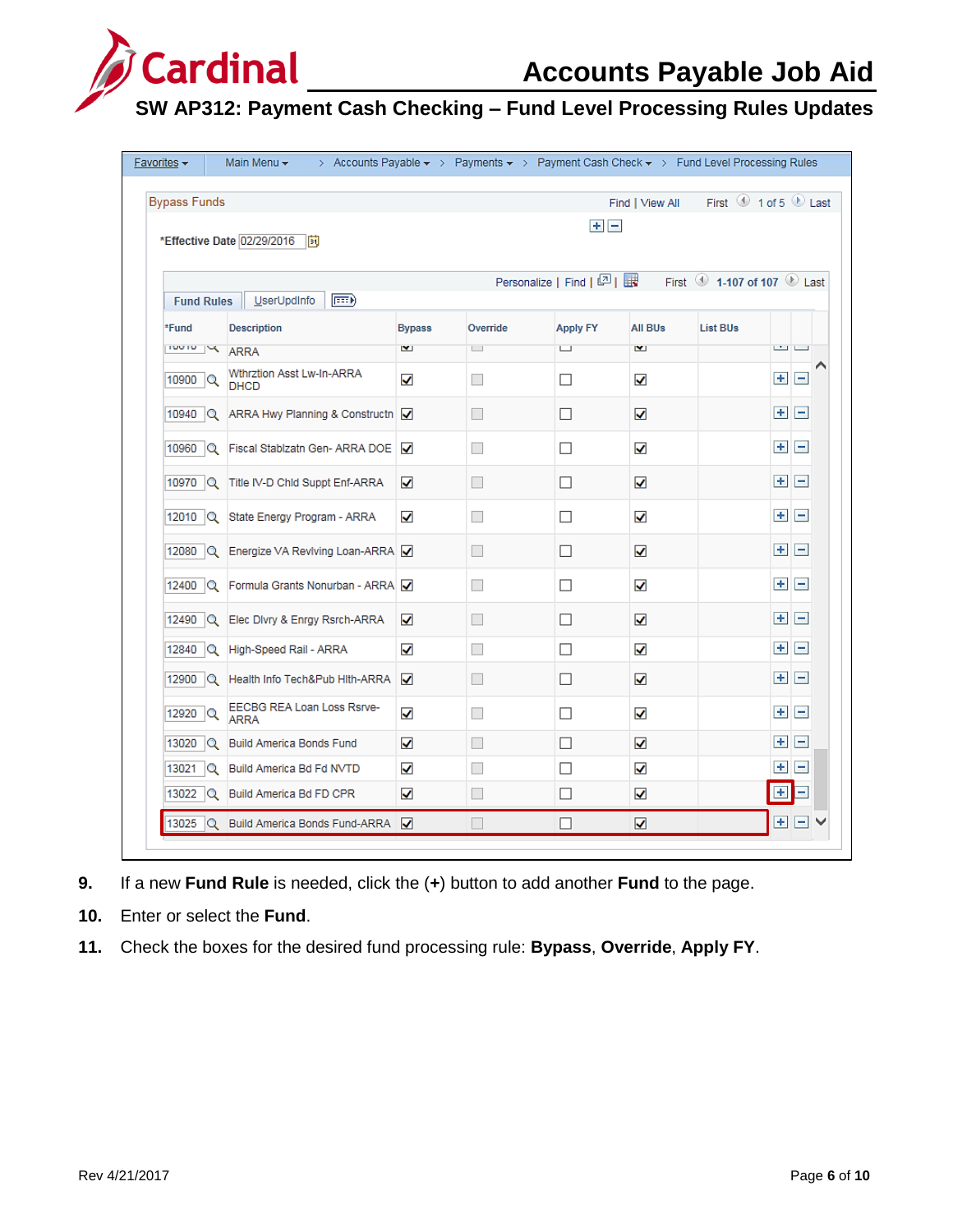

| Favorites $\star$   | Main Menu $\star$<br>> Accounts Payable $\star$ > Payments $\star$ > Payment Cash Check $\star$ > Fund Level Processing Rules |                      |                          |                 |                      |                 |                                 |  |  |  |  |  |
|---------------------|-------------------------------------------------------------------------------------------------------------------------------|----------------------|--------------------------|-----------------|----------------------|-----------------|---------------------------------|--|--|--|--|--|
| <b>Bypass Funds</b> | First 1 of 5 Last<br>Find   View All<br>$+$ $-$<br>*Effective Date 02/29/2016<br>Гij                                          |                      |                          |                 |                      |                 |                                 |  |  |  |  |  |
|                     | First 1-107 of 107 2 Last<br>UserUpdInfo<br>$\ket{\overline{\mathsf{r}}\mathsf{r}}$<br><b>Fund Rules</b>                      |                      |                          |                 |                      |                 |                                 |  |  |  |  |  |
| *Fund               | <b>Description</b>                                                                                                            | <b>Bypass</b>        | Override                 | <b>Apply FY</b> | <b>All BUs</b>       | <b>List BUs</b> |                                 |  |  |  |  |  |
|                     | 08131 Q 9(C) Debt Srvc-Const Costs-DGS                                                                                        | $\blacktriangledown$ |                          | П               | $\blacktriangledown$ |                 | $\Box \land$<br>$+$             |  |  |  |  |  |
|                     | 08150 Q 9(D) Rev Bonds-Construction                                                                                           | ✓                    | $\Box$                   | П               | ✓                    |                 | $+$<br>$\equiv$                 |  |  |  |  |  |
|                     | 08170 Q VCBA 21St Century                                                                                                     | ✓                    | $\overline{\phantom{a}}$ | П               | $\blacktriangledown$ |                 | Ξ<br>$+$                        |  |  |  |  |  |
|                     | 08171 Q VCBA 21St Century - Evms                                                                                              | ✔                    | $\overline{\phantom{a}}$ | П               | ✓                    |                 | $+$<br>$\overline{\phantom{0}}$ |  |  |  |  |  |
| 08200               | <b>Q</b> VPBA Projects                                                                                                        | $\blacktriangledown$ | $\Box$                   | П               | ✓                    |                 | $+$<br>$\equiv$                 |  |  |  |  |  |
|                     | 08201 Q VPBA Projects - NonState                                                                                              | ✓                    | $\Box$                   | Г               | ✓                    |                 | $\qquad \qquad \Box$<br>$+$     |  |  |  |  |  |
|                     | 08210 Q VPBA Projects - Interest                                                                                              | ✔                    | H                        | П               | ✓                    |                 | Е<br>$+$                        |  |  |  |  |  |
|                     | 08219 Q VPBA Projects - HE - Interest                                                                                         | ✓                    |                          | □               | ✓                    |                 | $+$<br>$\equiv$                 |  |  |  |  |  |
|                     | 10000 Q Federal Trust                                                                                                         | $\checkmark$         |                          | П               |                      | డి              | $+$<br>$\equiv$                 |  |  |  |  |  |

- **12.** Click the check-box in the **All BUs** field if this rule applies to all Business Units.
- **13.** To select specific BUs to apply to the rule, click the icon in the **List BUs** field.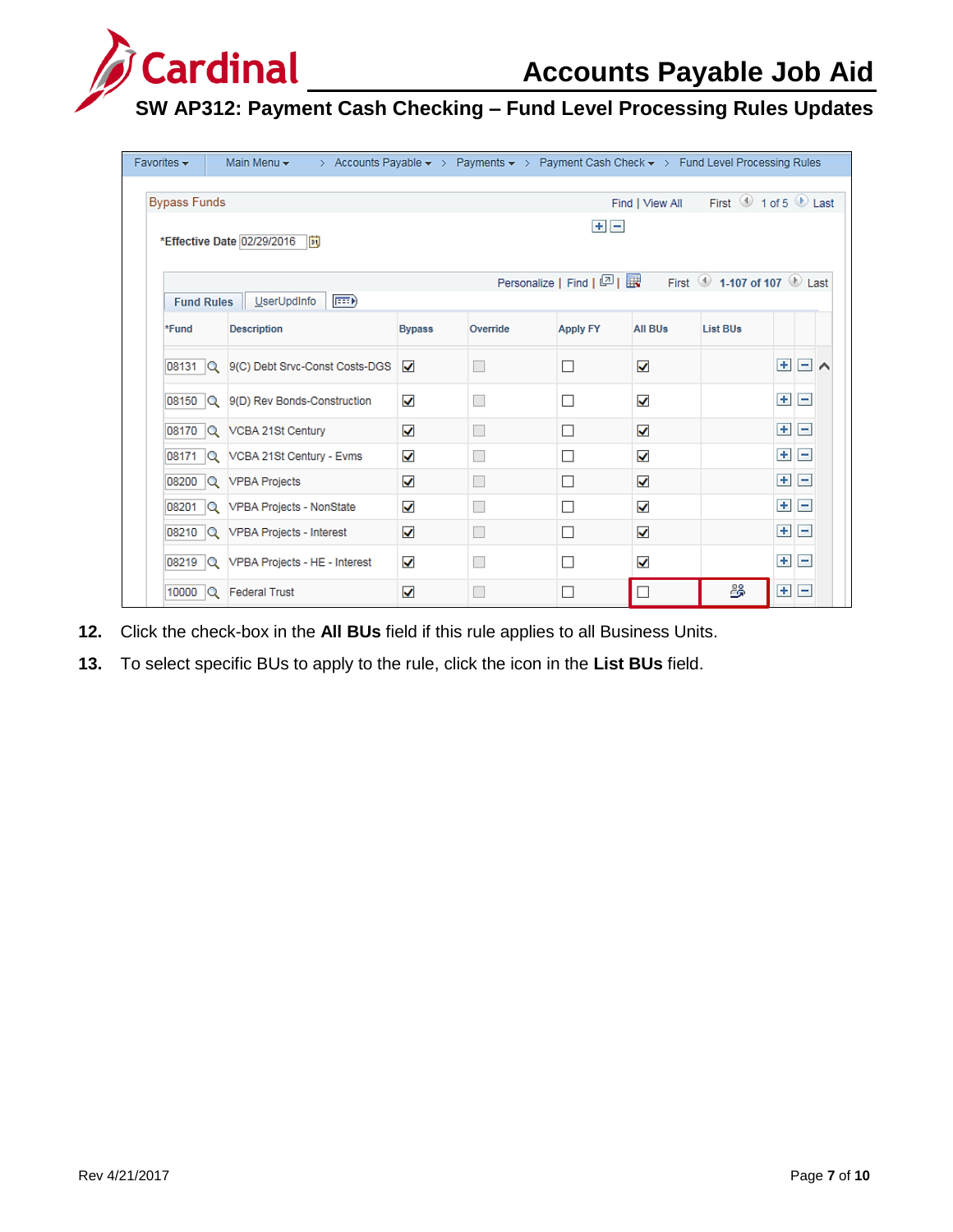

| Overrige | <b>Apply FY</b>               | <b>All BUS</b>                        | LISI BUS |    |                     |          |
|----------|-------------------------------|---------------------------------------|----------|----|---------------------|----------|
|          | <b>List of Business Units</b> |                                       |          |    |                     | $\times$ |
|          |                               |                                       |          |    |                     | Help     |
|          |                               |                                       |          |    |                     |          |
|          | SetID STATE                   |                                       |          |    |                     |          |
|          | Effective Date 02/29/2016     |                                       |          |    |                     |          |
|          | Fund 10000                    |                                       |          |    |                     |          |
|          |                               |                                       |          |    |                     |          |
|          |                               | Personalize   Find   View All   2   표 |          |    | First 1-2 of 2 Last |          |
|          | *Business Unit Description    |                                       |          |    |                     |          |
|          | 19700                         | Q Direct Aid to Public Education      |          |    | $+$ $-$             |          |
|          | 20100<br>2                    | Q Dept of Ed Central Operations       |          |    | 비비                  |          |
| OK       | Cancel                        |                                       |          |    |                     |          |
|          |                               | $\overline{ }$                        |          | æТ |                     |          |

- **14.** The **List of Business Units** pop-up window displays.
- **15.** Enter or select the specific **Business Unit**(s) that you want to apply to the rule.
- **16.** Click the **OK** button when you have completed your entry/entries.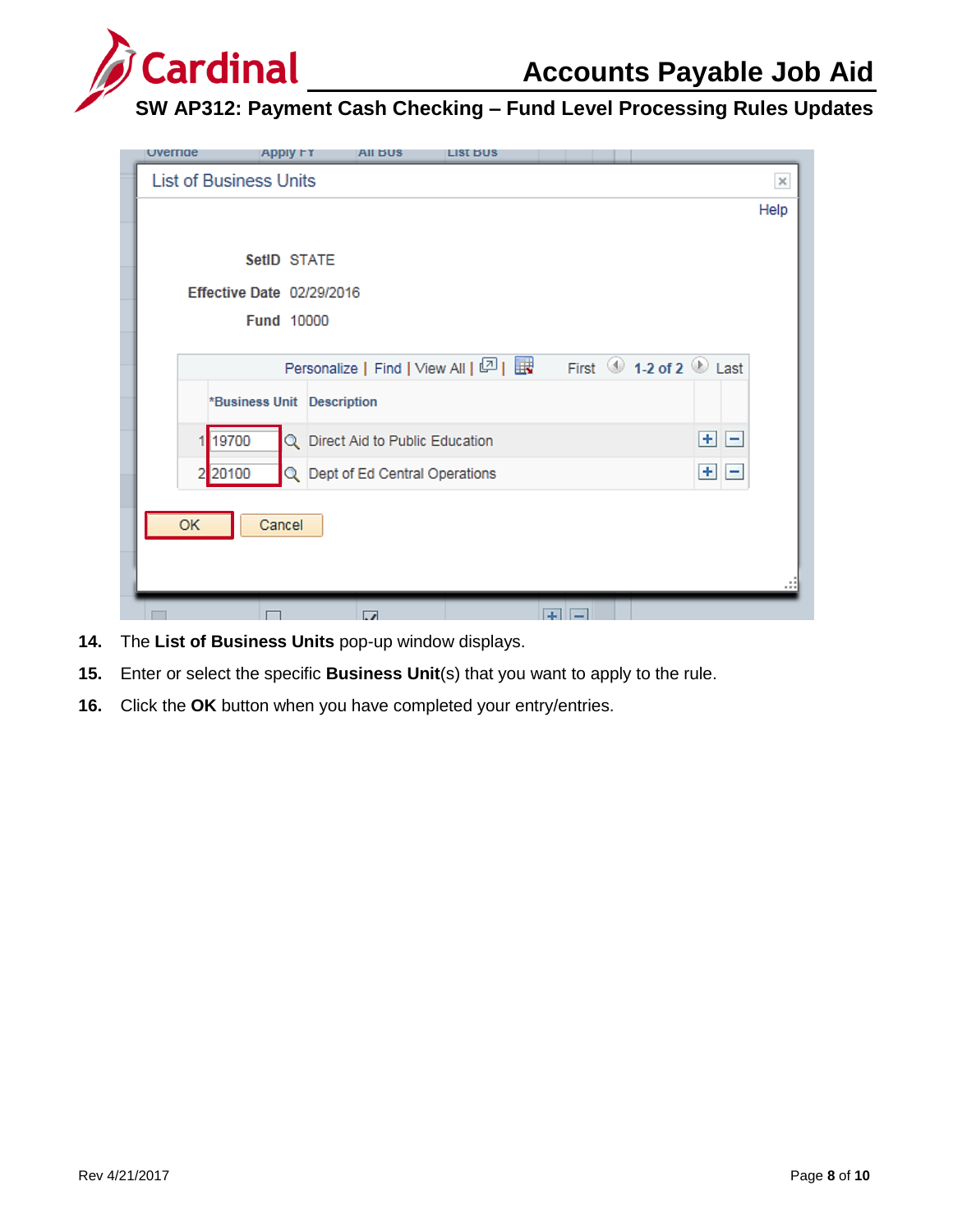

| <b>Bypass Funds</b> |                                           |                      |                          | $+$ $-$                                                                                        | Find   View All |                 | First 4 1 of 5 Last    |
|---------------------|-------------------------------------------|----------------------|--------------------------|------------------------------------------------------------------------------------------------|-----------------|-----------------|------------------------|
|                     | *Effective Date 02/29/2016<br>list        |                      |                          |                                                                                                |                 |                 |                        |
|                     |                                           |                      |                          | Personalize   Find   $\boxed{2}$   $\boxed{1}$ First $\boxed{0}$ 1-107 of 107 $\boxed{0}$ Last |                 |                 |                        |
| <b>Fund Rules</b>   | UserUpdInfo<br>(FEED)                     |                      |                          |                                                                                                |                 |                 |                        |
| *Fund               | <b>Description</b>                        | <b>Bypass</b>        | Override                 | <b>Apply FY</b>                                                                                | <b>All BUs</b>  | <b>List BUs</b> |                        |
| <b>IDOTO X ARRA</b> |                                           | $\mathbf{v}$         | $\Box$                   | $\Box$                                                                                         | <b>Y</b>        |                 | ت ت                    |
| 10900 Q             | Wthrztion Asst Lw-In-ARRA<br><b>DHCD</b>  | $\checkmark$         | H                        | П                                                                                              | ✓               |                 | $+$<br>$\vert -$       |
|                     | 10940 Q ARRA Hwy Planning & Constructn    |                      |                          | П                                                                                              | ✓               |                 | $\overline{ }$<br>$+1$ |
| 10960 $ Q $         | Fiscal Stablzatn Gen- ARRA DOE            | ✓                    | n.                       | П                                                                                              | ✓               |                 | $+$<br>$\overline{ }$  |
|                     | 10970 Q Title IV-D Chld Suppt Enf-ARRA    | ✓                    | П                        | П                                                                                              | ✓               |                 | $+$ $-$                |
|                     | 12010 Q State Energy Program - ARRA       | $\checkmark$         |                          | П                                                                                              | ✓               |                 | $\pm$ $\pm$            |
|                     | 12080 Q Energize VA Reviving Loan-ARRA    |                      | п                        | П                                                                                              | ✓               |                 | $+$ $-$                |
|                     | 12400 Q Formula Grants Nonurban - ARRA    |                      | □                        | П                                                                                              | ✓               |                 | $\overline{ }$<br>$+$  |
|                     | 12490 Q Elec Divry & Enrgy Rsrch-ARRA     | $\blacktriangledown$ | $\overline{\phantom{a}}$ | П                                                                                              | ✓               |                 | $+$<br>$\overline{ }$  |
|                     | 12840 Q High-Speed Rail - ARRA            | ✓                    | П                        | П                                                                                              | √               |                 | $+1$<br>H              |
|                     | 12900 Q Health Info Tech&Pub Hith-ARRA    | ◡                    | □                        | П                                                                                              | ✓               |                 | $\overline{ }$<br>$+$  |
| 12920 $ Q $         | EECBG REA Loan Loss Rsrve-<br><b>ARRA</b> | ✓                    | $\Box$                   | П                                                                                              | ✓               |                 | $+$ $-$                |
| 13020<br>lQ.        | Build America Bonds Fund                  | ✓                    | <b>I</b>                 | П                                                                                              | ✓               |                 | $+$<br>$\vert -$       |
| 13021 $ Q $         | Build America Bd Fd NVTD                  | ✓                    | ш                        | $\Box$                                                                                         | ✓               |                 | $\vert - \vert$<br>$+$ |
| 13022 Q             | Build America Bd FD CPR                   | ⊽                    |                          | П                                                                                              | ✓               |                 | $+$ $-$                |
|                     | 13025 Q Build America Bonds Fund-ARRA     | ✓                    | $\overline{\phantom{a}}$ | $\Box$                                                                                         | ✓               |                 | ÷۱<br>IН               |

- **17.** Click the (**–**) button to delete an entry from the page.
- **18.** Once all entries are updated/added/deleted, click the **Save** button.
- **19.** Click the **User Upd Info** tab.